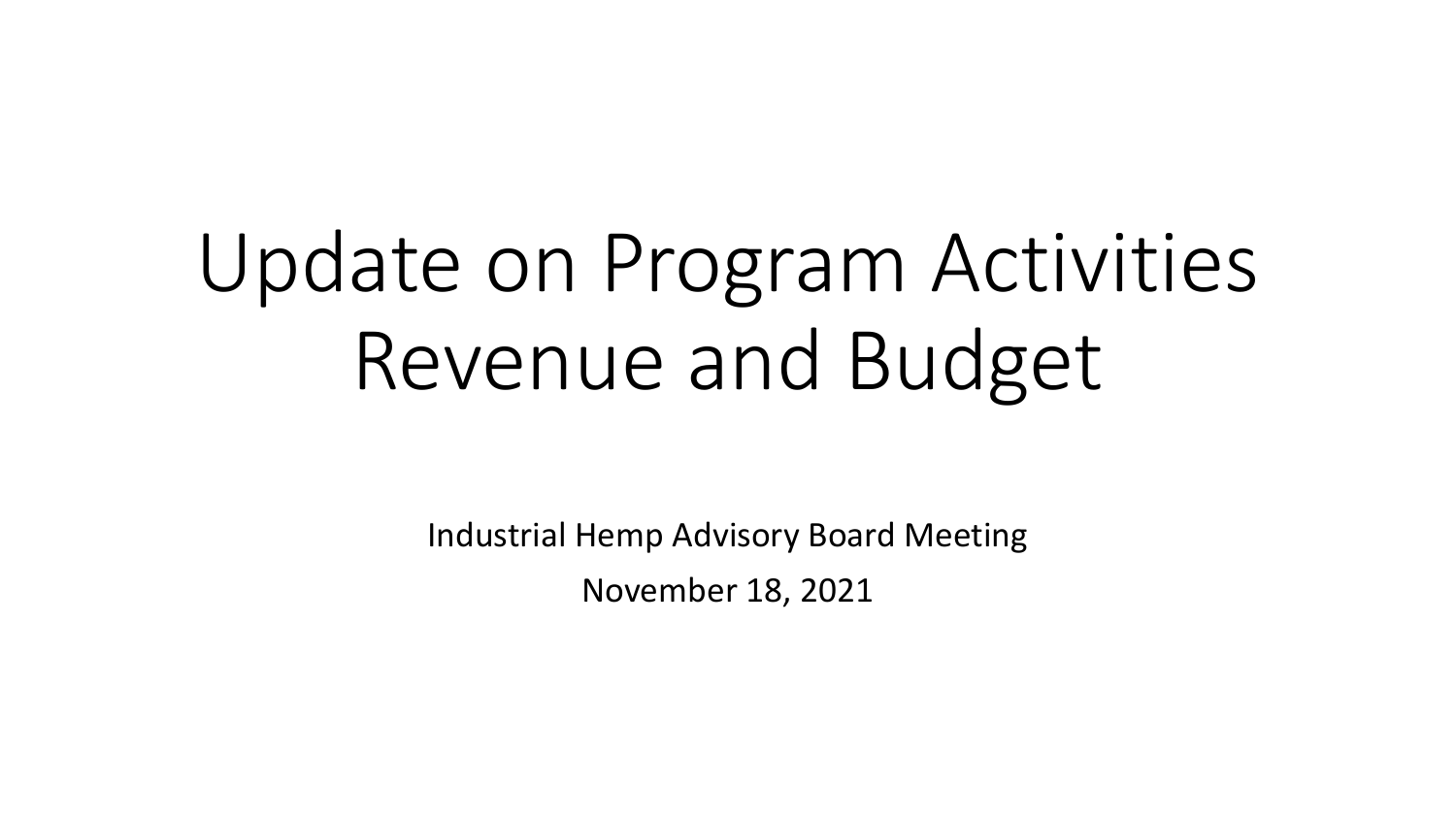## Current Registration – 11/15/2021

| <b>Registration</b><br><b>Type</b> | <b>Counties</b> | <b>Registered</b><br><b>Registrants</b><br><b>Sites</b> |     | <b>Registered</b><br><b>Acreage</b> |
|------------------------------------|-----------------|---------------------------------------------------------|-----|-------------------------------------|
| Grower                             | 32              | 259                                                     | 374 | 6,260                               |
| <b>Breeders</b>                    | 12              | 14                                                      | 25  | 262                                 |
| Total                              | 32              | 273                                                     | 399 | 6,522                               |

- Counties with the most registrants
	- San Bernardino (72 registrants)
	- San Diego (36 registrants)
- Counties with the most registered acres
	- Riverside (1,271 acres)
	- Fresno (1,223 acres)

A monthly registration summary is available on CDFA's Industrial Hemp Program webpage.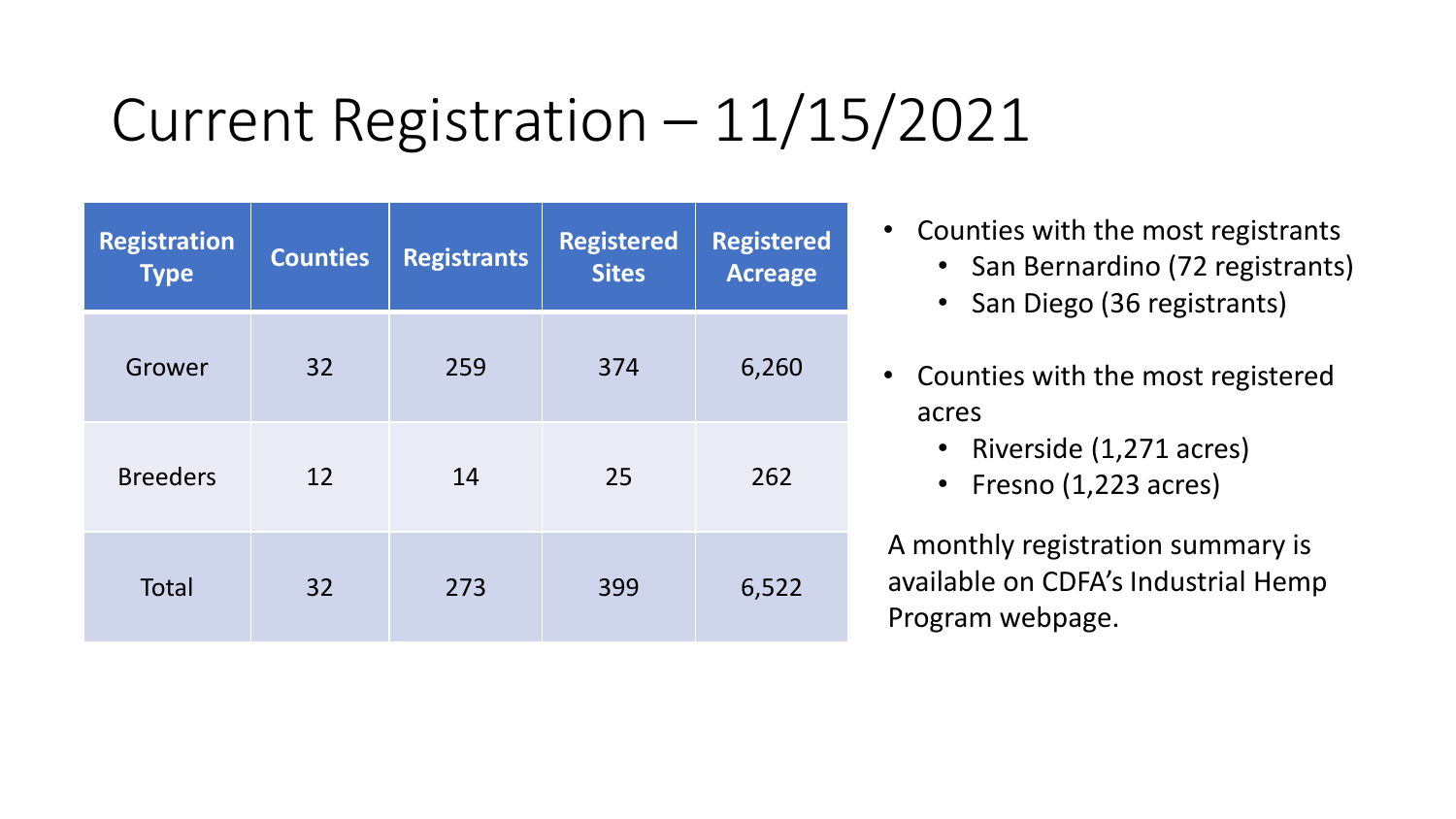#### Revenue Update

| <b>Fiscal Year</b> | <b>Registration Fees Collected</b> |  |  |
|--------------------|------------------------------------|--|--|
| 2018/2019          | \$259,200                          |  |  |
| 2019/2020          | \$576,000                          |  |  |
| 2020/2021          | \$456,300                          |  |  |
| 2021/2022          | $$87,300*$                         |  |  |
| <b>Total</b>       | \$1,373,300                        |  |  |

\* Includes fees received through November 10, 2021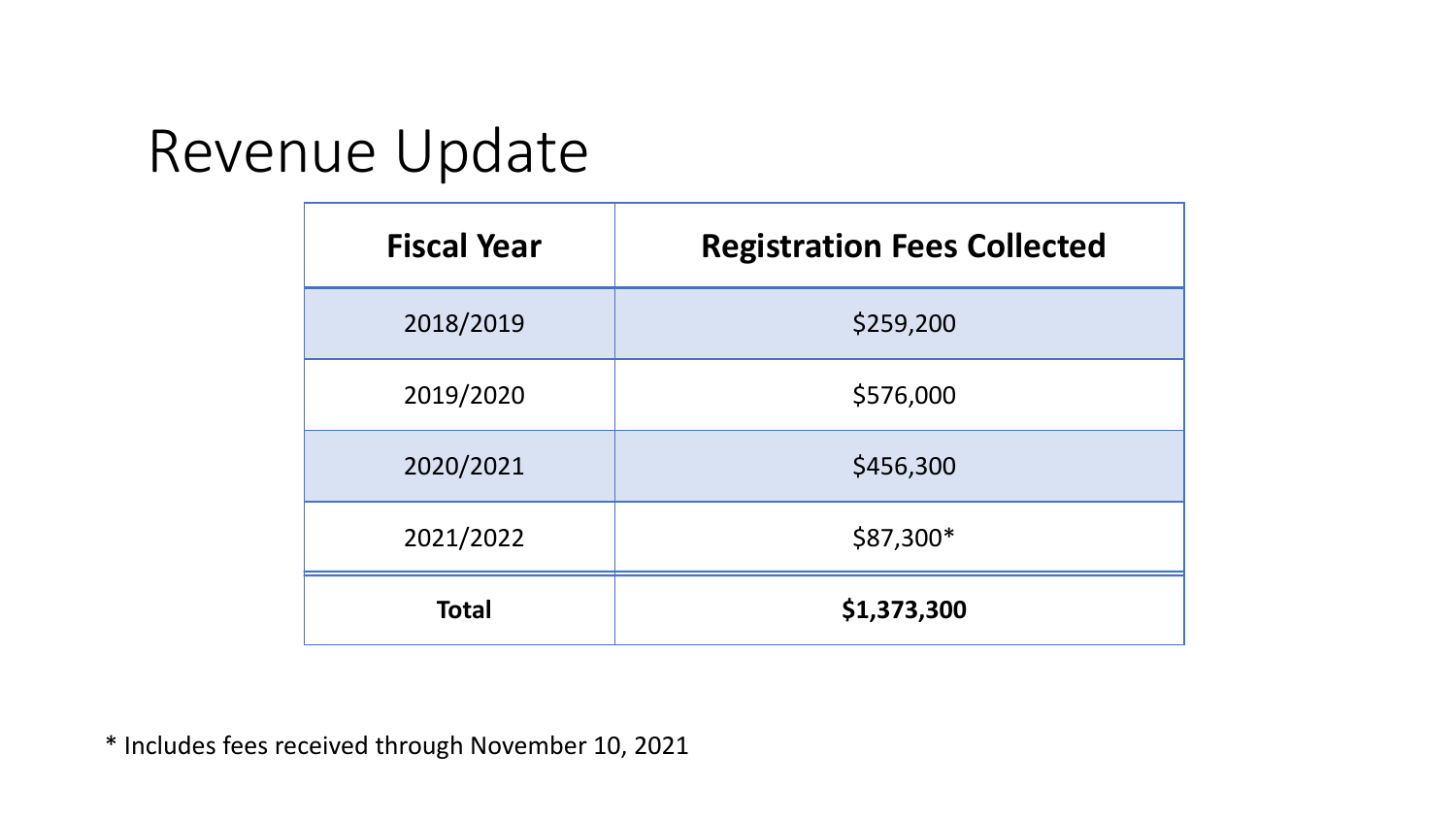### Budget Summary

|                                                           | <b>PPPY</b><br>FY 2018/19 | <b>PPY</b><br>FY 2019/20 | <b>PY</b><br>FY 2020/21 | <b>CY</b><br>FY 2021/22 |
|-----------------------------------------------------------|---------------------------|--------------------------|-------------------------|-------------------------|
| <b>TOTAL PERSONAL SERVICES</b>                            | \$207,662                 | \$600,434                | \$651,474               | \$657,468               |
| <b>TOTAL OPERATING EXPENSES</b><br><b>&amp; EQUIPMENT</b> | \$51,993                  | \$89,189                 | \$135,082               | \$337,939               |
| <b>COUNTY AGREEMENTS</b>                                  | \$198,726                 | \$1,281,427              | \$1,016,425             | \$1,168,889             |
| <b>TOTAL COST RECOVERY</b>                                | (5497)                    | (524, 766)               | (549,048)               | (549,048)               |
| <b>TOTAL BUDGET</b>                                       | \$457,884                 | \$1,946,284              | \$1,753,933             | \$2,115,248             |